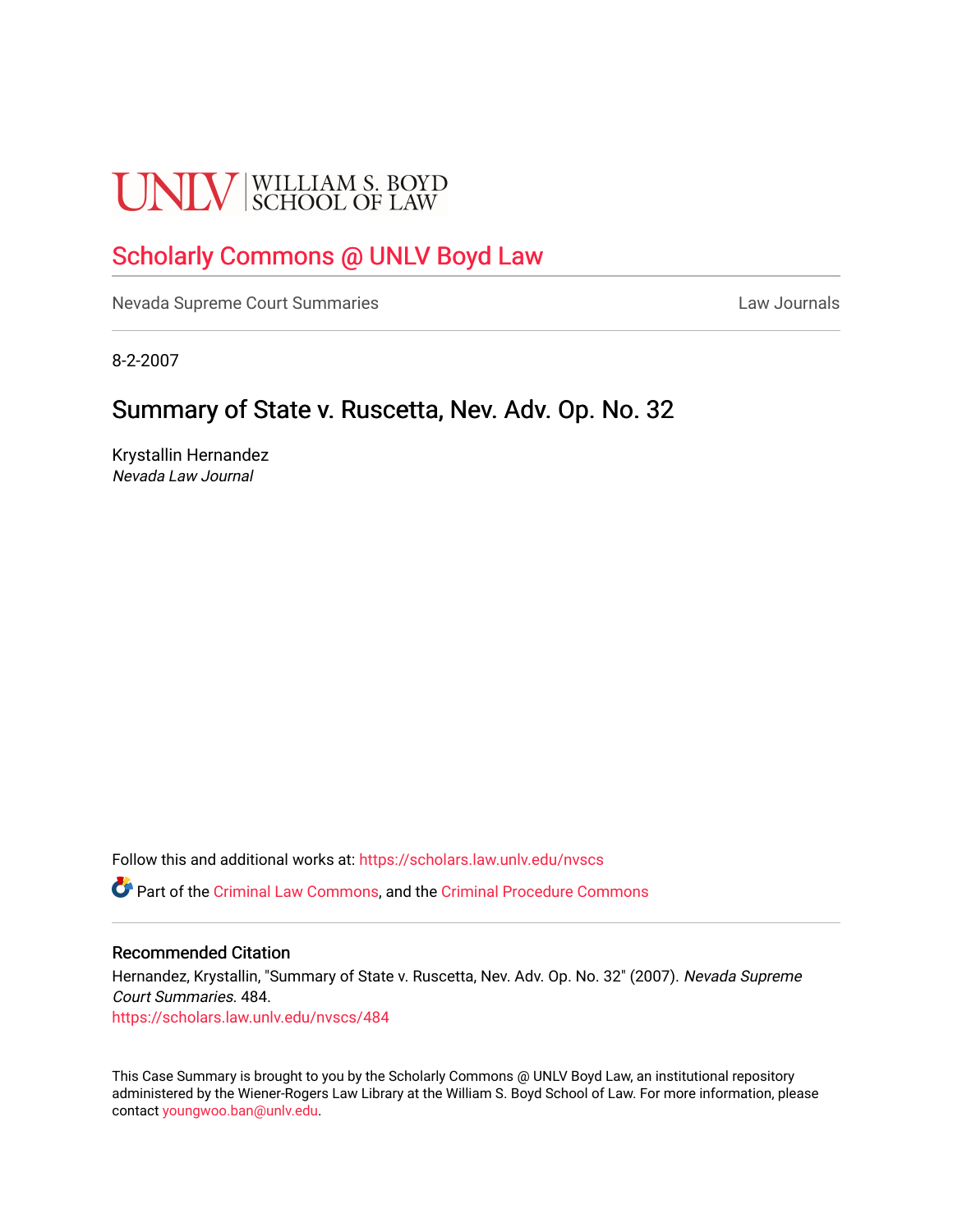### *State v. Ruscetta***, Nev. Adv. Op. No. 32 (August 2, 2007)[1](#page-1-0)**

## **CRIMINAL LAW – SCOPE OF CONSENSUAL VEHICLE SEARCH**

#### **Summary**

Appeal from a district court's order granting a defendant's motion to suppress evidence found by a Las Vegas Metropolitan Police Officer during a consensual vehicle search.

#### **Disposition/Outcome**

The Nevada Supreme Court vacated the district court's order and remanded for additional proceedings.

#### **Factual and Procedural History**

Las Vegas Metropolitan Police Officers conducted a vehicle stop after observing David John Ruscetta make an illegal right turn. A records check revealed Ruscetta was driving on a suspended license, and Ruscetta had two outstanding warrants for his arrest. An officer asked Ruscetta to exit his vehicle. Ruscetta complied and consented to a person search.

Ruscetta also consented to a vehicle search. Upon entering the vehicle, an officer observed someone had previously removed the air conditioning vents, the ashtray, and the center console. The officer also observed an odor he recognized as marijuana. When the officer placed his hand on the center console, the console shifted away from him, revealing three plastic baggies containing marijuana and a handgun.

The officers arrested Ruscetta and transported him to the Clark County Detention Center for booking. The officers conducted a vehicle inventory and impounded the vehicle.

The State charged Ruscetta with possession of a controlled substance with intent to sell, unlawful possession of a firearm, and possession of a firearm by an ex-felon. Ruscetta waived his right to a preliminary hearing, and filed a motion to suppress the evidence found during the vehicle search. At the hearing on the motion to suppress, the parties submitted the police report as the only evidence. The district court found, the officer's movement of the center console went beyond the scope of Ruscetta's consent, based on the totality of the circumstances. The district court granted Ruscetta's oral motion for dismissal based on lack of evidence. This appeal followed.

 $\overline{a}$ 

<span id="page-1-0"></span><sup>&</sup>lt;sup>1</sup> By Krystallin Hernandez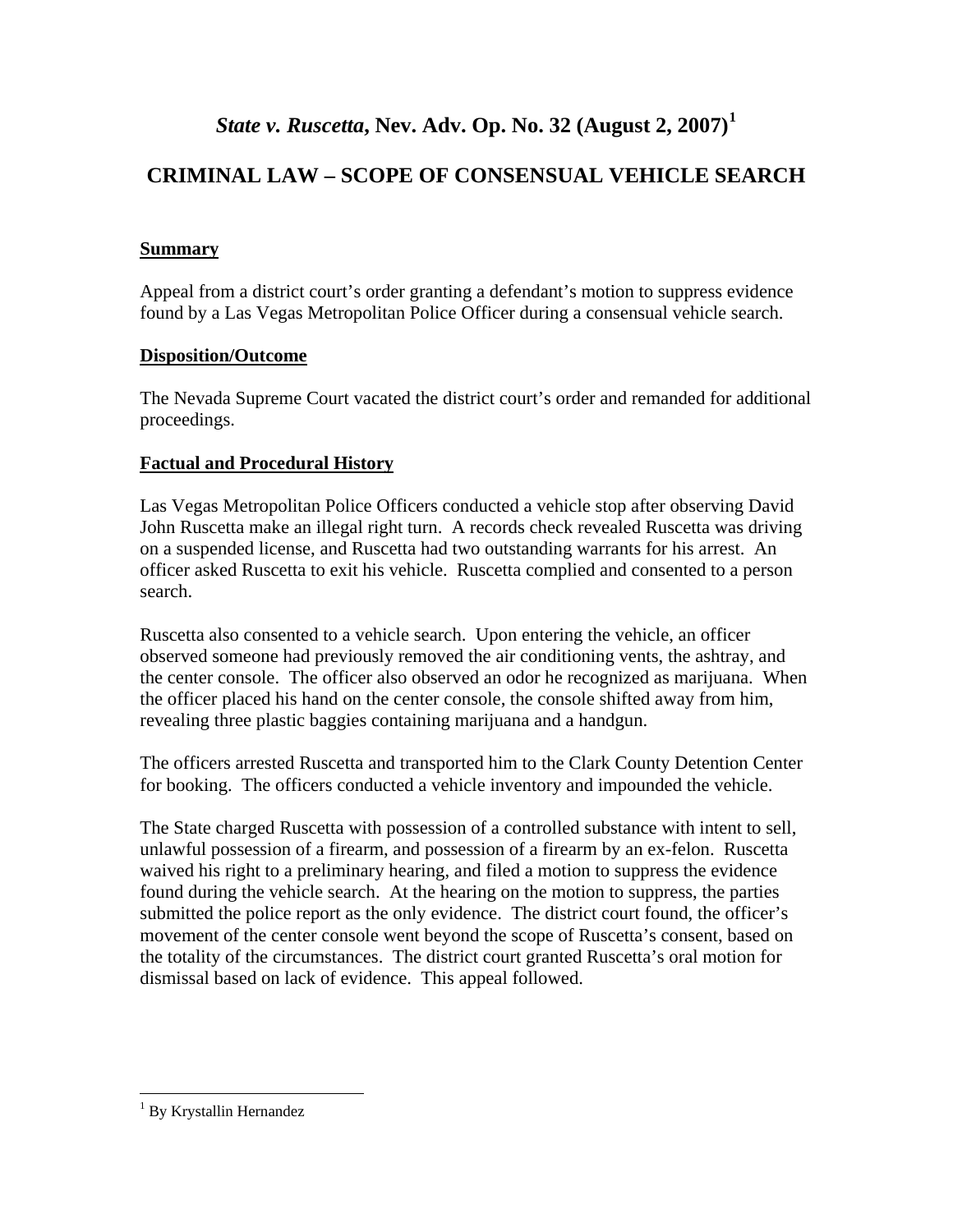#### **Discussion**

#### Scope of Consensual Vehicular Searches

In Nevada, the scope of consensual vehicular searches is governed by the Supreme Court Opinion, *Florida v. Jimeno*,<sup>[2](#page-2-0)</sup> and the Nevada Opinion, *State v. Johnson*.<sup>[3](#page-2-1)</sup> The Fourth Amendment presumes every warrantless search and seizure unreasonable.<sup>[4](#page-2-2)</sup> Nonetheless, "waiver and consent, freely and intelligently given, converts a search and seizure which otherwise would be unlawful into a lawful search and seizure."[5](#page-2-3) In *Jimeno*, the Supreme Court explains, "[t]he standard for measuring the scope of a suspect's consent under the Fourth Amendment is that of 'objective' reasonableness—what would the typical reasonable person have understood by the exchange between the officer and the suspect?"<sup>[6](#page-2-4)</sup> Therefore, "[t]he Fourth Amendment is satisfied when, under the circumstances, it is objectively reasonable for the officer to believe that the scope of the suspect's consent permitted him [to perform the action in question]."<sup>[7](#page-2-5)</sup>

Nevada considers dismantling a vehicle during a consensual search as lawful if, based on the totality of the circumstances, $8$  it is objectively reasonable to construe the vehicle's dismantling as within the scope of consent.<sup>[9](#page-2-7)</sup> In *Johnson*, the Court considered "[i]nnocent citizens must not be stopped on the pretext of a traffic violation and have their automobiles dismantled when a police officer has nothing more than a 'hunch' that contraband may be present."<sup>[10](#page-2-8)</sup> However, an inquiry is required as to "whether it is objectively reasonable to construe the consent to search the vehicle … to include consent to dismantle the vehicle." $11$ 

Here, the district court concluded that, based on the totality of the circumstances, the movement of the center console went beyond Ruscetta's scope of consent. However, the district court did not provide sufficient findings of fact enabling its decision to withstand appellate review.

 2 500 U.S. 248 (1991).

<span id="page-2-1"></span><span id="page-2-0"></span><sup>&</sup>lt;sup>3</sup> 116 Nev. 78, 993 P.2d 44 (2000).

<span id="page-2-2"></span><sup>4</sup> Herman v. State, 122 Nev. 199, 204, 128 P.3d 469, 472 (2006).

<sup>&</sup>lt;sup>5</sup> Jimeno, 500 U.S. 248 (1991).

<span id="page-2-4"></span><span id="page-2-3"></span> $\frac{6}{7}$  *Id.* at 251.<br> $\frac{7}{7}$  *Id.* at 249.

<span id="page-2-6"></span><span id="page-2-5"></span><sup>&</sup>lt;sup>8</sup> Relevant considerations with respect to the scope of consent include "any express or implied limitations" regarding the time, duration, area, or intensity of police activity necessary to accomplish the stated purpose of the search, as well as the expressed object of the search." State v. Troxell, 78 S.W.3d 866, 871 (Tenn. 2002).

 $<sup>9</sup>$  Johnson, 116 Nev. 78.</sup>

<span id="page-2-9"></span><span id="page-2-8"></span>

<span id="page-2-7"></span><sup>&</sup>lt;sup>10</sup> *Id.* at 81.<br><sup>11</sup> *Id.* at 82, 993 P.2d at 46 (Agosti, J., concurring) (construing Jimeno, 500 U.S. 248).